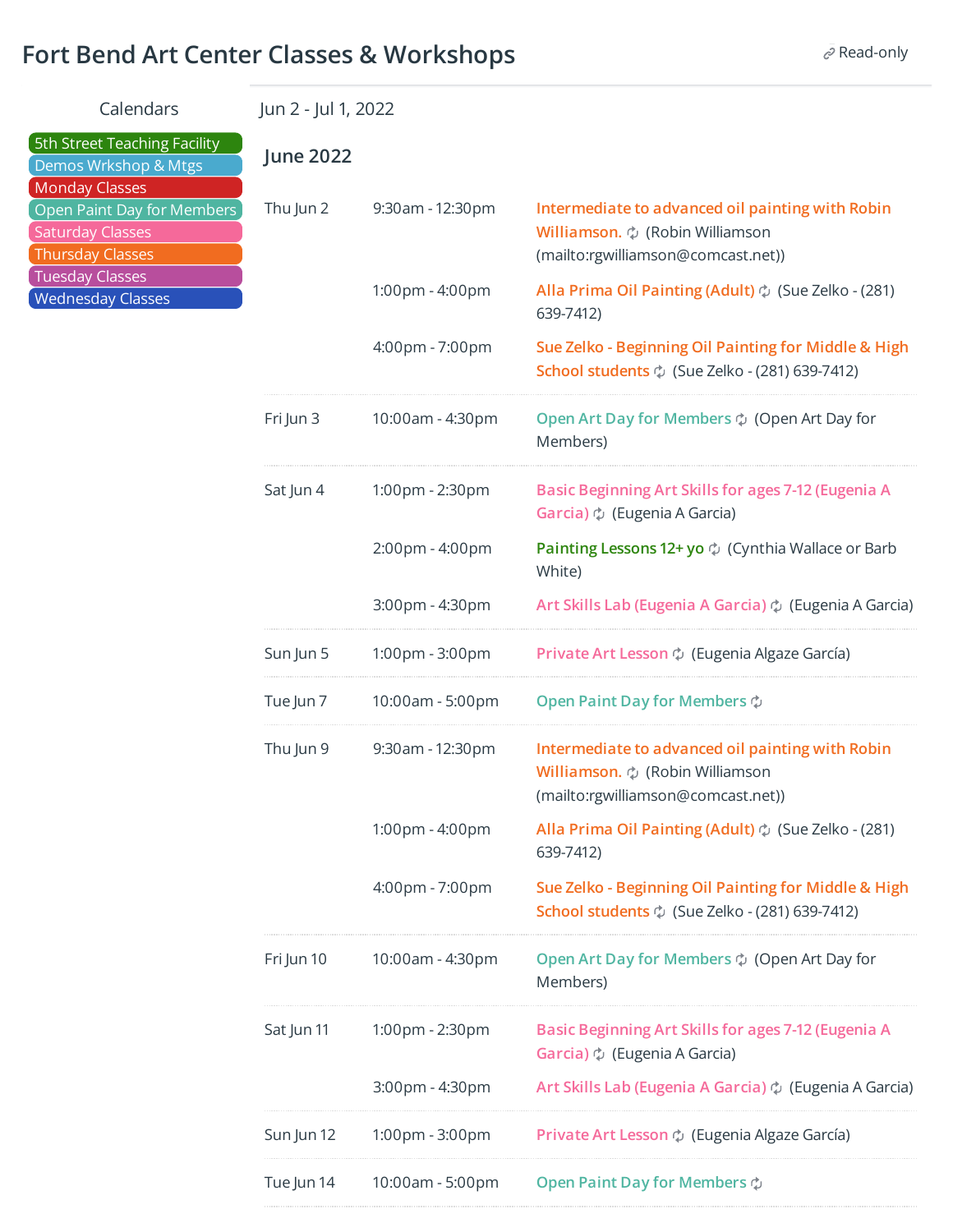| Thu Jun 16 | 9:30am - 12:30pm | Intermediate to advanced oil painting with Robin<br>Williamson. $\phi$ (Robin Williamson                                       |  |  |
|------------|------------------|--------------------------------------------------------------------------------------------------------------------------------|--|--|
|            | 1:00pm - 4:00pm  | (mailto:rgwilliamson@comcast.net))<br>Alla Prima Oil Painting (Adult) $\phi$ (Sue Zelko - (281)<br>639-7412)                   |  |  |
|            | 4:00pm - 7:00pm  | Sue Zelko - Beginning Oil Painting for Middle & High<br>School students $\phi$ (Sue Zelko - (281) 639-7412)                    |  |  |
| Fri Jun 17 | 10:00am - 4:30pm | Open Art Day for Members $\diamond$ (Open Art Day for<br>Members)                                                              |  |  |
| Sat Jun 18 | 1:00pm - 2:30pm  | Basic Beginning Art Skills for ages 7-12 (Eugenia A<br>Garcia) $\phi$ (Eugenia A Garcia)                                       |  |  |
|            | 3:00pm - 4:30pm  | Art Skills Lab (Eugenia A Garcia) $\phi$ (Eugenia A Garcia)                                                                    |  |  |
| Sun Jun 19 | 1:00pm - 3:00pm  | Private Art Lesson $\phi$ (Eugenia Algaze García)                                                                              |  |  |
| Tue Jun 21 | 10:00am - 5:00pm | Open Paint Day for Members $\phi$                                                                                              |  |  |
| Thu Jun 23 | 9:30am - 12:30pm | Intermediate to advanced oil painting with Robin<br>Williamson. $\phi$ (Robin Williamson<br>(mailto:rgwilliamson@comcast.net)) |  |  |
|            | 1:00pm - 4:00pm  | Alla Prima Oil Painting (Adult) $\phi$ (Sue Zelko - (281)<br>639-7412)                                                         |  |  |
|            | 4:00pm - 7:00pm  | Sue Zelko - Beginning Oil Painting for Middle & High<br><b>School students</b> $\phi$ (Sue Zelko - (281) 639-7412)             |  |  |
| Fri Jun 24 | 10:00am - 4:30pm | Open Art Day for Members $\diamondsuit$ (Open Art Day for<br>Members)                                                          |  |  |
| Sat Jun 25 | 1:00pm - 2:30pm  | Basic Beginning Art Skills for ages 7-12 (Eugenia A<br>Garcia) $\phi$ (Eugenia A Garcia)                                       |  |  |
|            | 3:00pm - 4:30pm  | Art Skills Lab (Eugenia A Garcia) $\phi$ (Eugenia A Garcia)                                                                    |  |  |
| Sun Jun 26 | 1:00pm - 3:00pm  | Private Art Lesson $\phi$ (Eugenia Algaze García)                                                                              |  |  |
| Tue Jun 28 | 10:00am - 5:00pm | Open Paint Day for Members $\phi$                                                                                              |  |  |
| Thu Jun 30 | 9:30am - 12:30pm | Intermediate to advanced oil painting with Robin<br>Williamson. $\phi$ (Robin Williamson<br>(mailto:rgwilliamson@comcast.net)) |  |  |
|            | 1:00pm - 4:00pm  | Alla Prima Oil Painting (Adult) $\phi$ (Sue Zelko - (281)<br>639-7412)                                                         |  |  |
|            | 4:00pm - 7:00pm  | Sue Zelko - Beginning Oil Painting for Middle & High<br><b>School students</b> $\phi$ (Sue Zelko - (281) 639-7412)             |  |  |